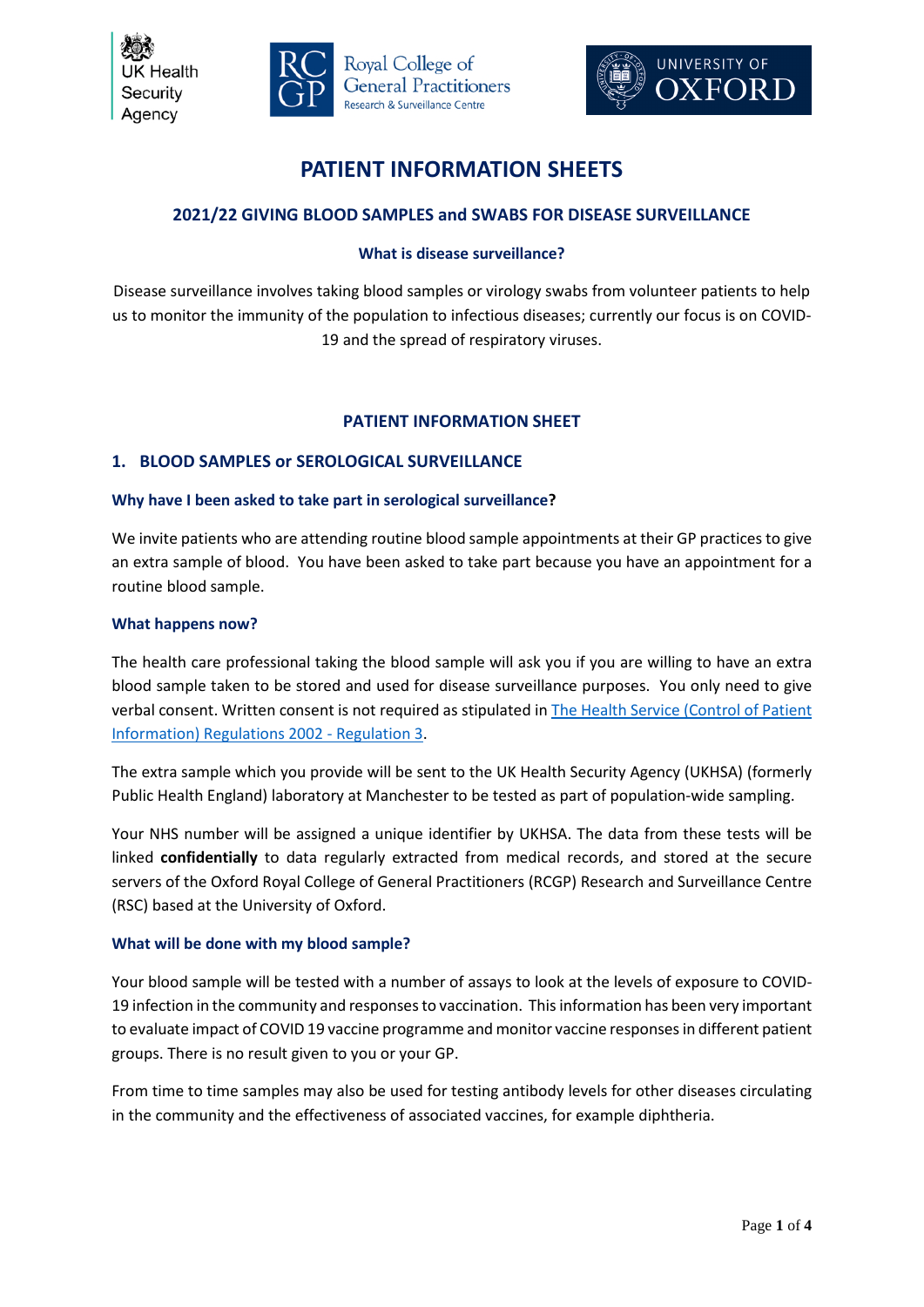





# **Will my taking part in the study be kept confidential?**

Blood samples will be labelled with your details. However, to protect your privacy, the lab will not share your identity with the researchers and the sample bottle will be destroyed. Your NHS number will be converted to a unique identifier.

### **What will happen to my data?**

Data protection regulation requires that we state the legal basis for processing information about you. In the case of research, this is 'a task in the public interest.'

UKHSA will act as joint Data Controllers with the Royal College of General Practitioners. The University of Oxford, as data processors, will collect data about you for this surveillance from your GP Practice. Both UKHSA and the Royal College of General Practitioners as joint data controllers are responsible for ensuring your data is managed securely.

We will be using information from NHS Digital in order to undertake this surveillance and will use the minimum personally-identifiable information possible.

**Data protection regulation provides you with control over your personal data and how it is used. When you agree to your information being used in research. However, some of those rights may be limited in order for the research to be reliable and accurate. Further information about your rights**  with respect to your personal data is available at: https://compliance.web.ox.ac.uk/individual**rights.**

### **Are there any possible disadvantages or risks from taking part**?

We consider the procedure for the blood test to be low risk. Usually, this procedure causes some minor pain and might result in bruising. As you are already having a routine blood test, you will not require an additional needle to be inserted into a vein in the arm.

### **Do I have to take part?**

No. Your decision to take part is entirely voluntary. If you choose not to give an additional blood sample, it will not be collected. Your health care professional will only collect the blood sample(s) for your prescheduled blood test(s).

### **Further Enquiries:**

If you have any further enquiries regarding the Oxford-RCGP Research and Surveillance Centre (RSC) - UKHSA blood sampling for serological surveillance scheme, please do not hesitate to contact your GP. Alternatively, if you require further details you can contact us by emailing practiceenquiries@phc.ox.ac.uk.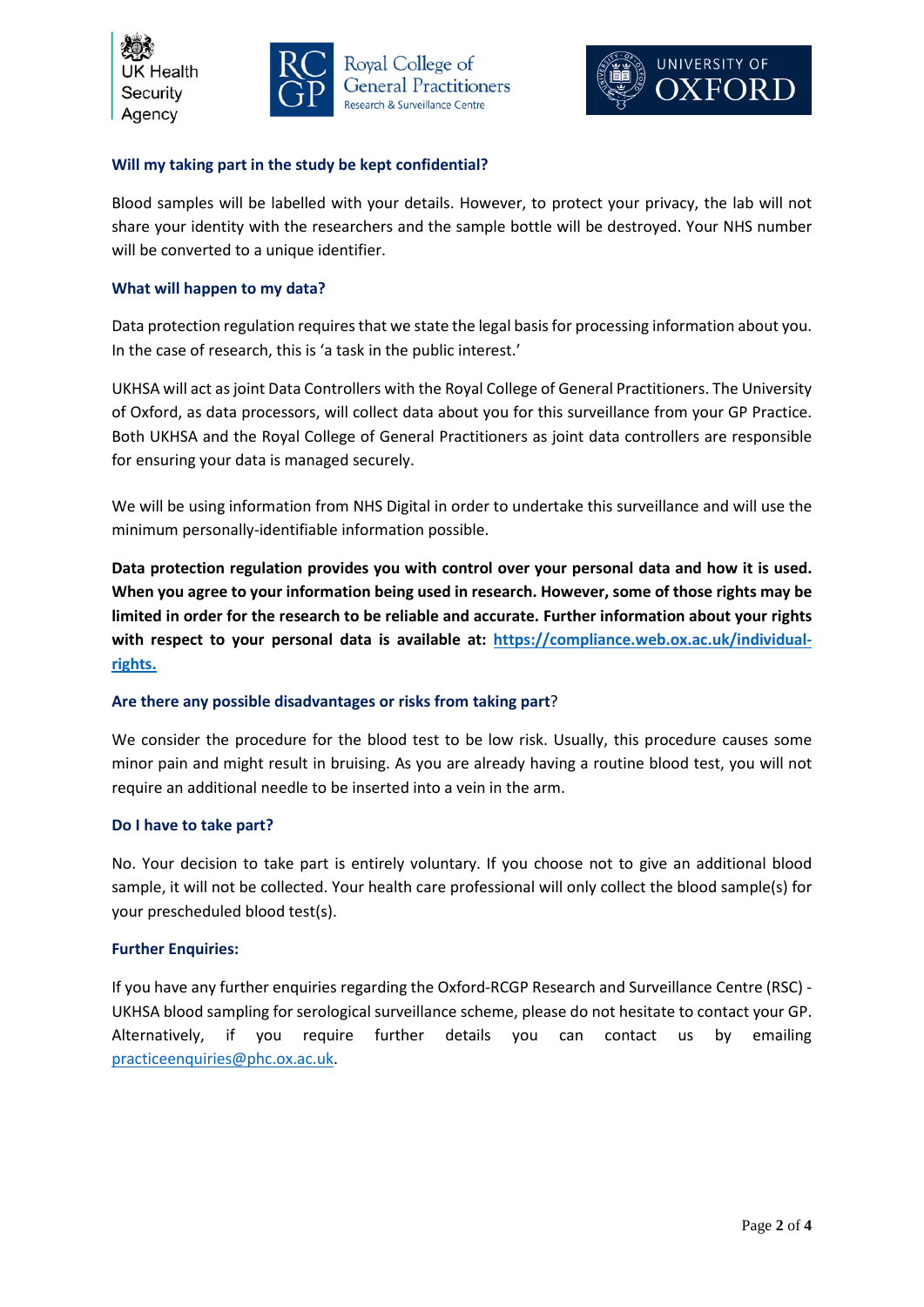IK Health Security Agency





# **PATIENT INFORMATION SHEET**

# **2. NOSE and THROAT SWABS or VIROLOGY SURVEILLANCE**

#### **What is virology surveillance?**

Virology surveillance is a programme to measure the effectiveness of the influenza/flu and COVID-19 vaccinations using results from swabs taken by patients who are unwell. The swabs are used to monitor the spread of respiratory viruses, like flu and COVID-19, in different regions throughout the winter.

#### **Why am I being swabbed?**

You are being asked for a nose and throat swab. This is because your GP suspects that you may be suffering or have recently suffered from flu, COVID-19 or a similar respiratory illness.

#### **Why are we conducting virology surveillance?**

The anticipated burden of flu and COVID-19 during winter season on the National Health Service (NHS) is significant. By providing this swab, you are enabling public health bodies to make crucial public health decisions.

#### **What happens now?**

Your healthcare professional will ask you to give verbal consent. Written consent is not required as stipulated in The Health Service (Control of Patient Information) Regulations 2002 - Regulation 3. If you agree, they will take a nose and throat swab.

The samples which you have provided will be sent to the UK Health Security Agency (UKHSA) (formerly Public Health England) laboratory at Colindale to be tested for various respiratory viruses, including COVID-19, flu and respiratory syncytial virus (RSV).

Your NHS number will be assigned a unique identifier by UKHSA. The data from these tests will be linked **confidentially** to data regularly extracted from medical records, and stored at the secure server of the Oxford Royal College of General Practitioners (RCGP) Research and Surveillance Centre (RSC) based at the University of Oxford. If you have requested a self-swabbing kit using the TakeATestUK.com website, this is through a UKHSA contract, and no data will be retained within the TakeATestUK.com system. For further details please visit: https://takeatestuk.com/phe-home/.

### **What will be done with my swab result?**

Your swab result will be communicated to you, and it will be used (anonymously) to monitor the progress of flu and COVID-19, to give feedback to GPs regarding their diagnosis, to monitor antiviral resistance, to test how effective the flu and COVID-19 vaccine has been this season, and to provide